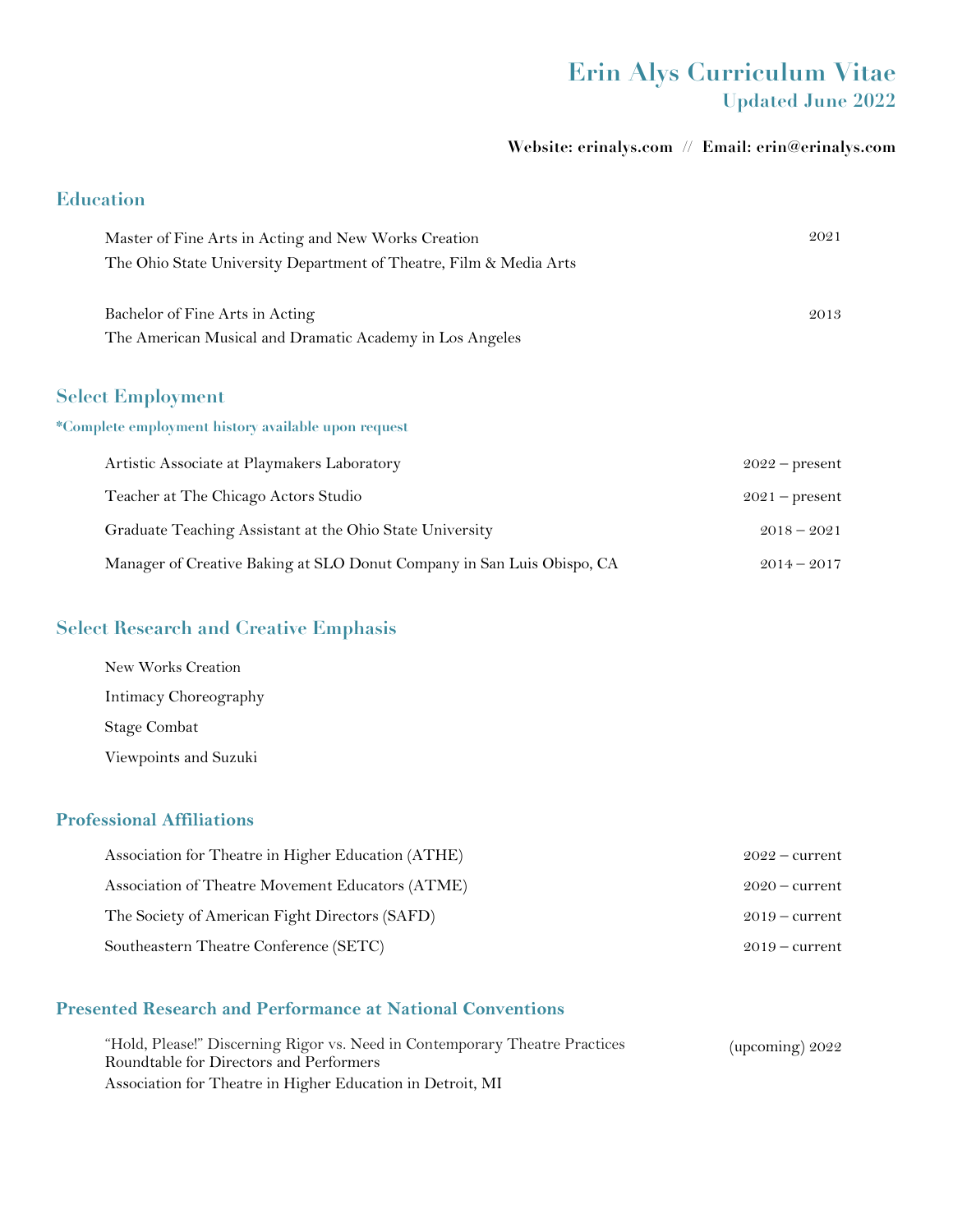| Transforming the Face: Crafting Characters from the Neck Up                     | 2020 |
|---------------------------------------------------------------------------------|------|
| Intermediate Workshop for Performers                                            |      |
| Southeastern Theatre Conference Annual Convention in Louisville, KY             |      |
| Hear We Go                                                                      | 2020 |
| Performance in the Fringe Festival                                              |      |
| Southeastern Theatre Conference Annual Convention in Louisville, KY             |      |
| <b>New Works Creation</b>                                                       |      |
| InterGens: Fall 2021                                                            | 2021 |
| Devisor and Performer; Goodman Theatre                                          |      |
| Chicago, IL                                                                     |      |
| No Answers: An Epidemic Art Project                                             | 2021 |
| Devisor and Performer; The MFA Acting Cohort at the Ohio State University       |      |
| Columbus, OH                                                                    |      |
| Rewind - Fastforward                                                            | 2021 |
| Devisor and Performer; Solo at the Ohio State University                        |      |
| Columbus, OH                                                                    |      |
| Tappiness                                                                       | 2020 |
| Devisor and Performer; The Ohio Arts Council                                    |      |
| Columbus, OH                                                                    |      |
| Hear We Go                                                                      |      |
| Director, Devisor, and Performer; co-created with Connor Graham                 | 2021 |
| The Ohio Arts Council in Columbus, OH                                           | 2020 |
| The Boulder Fringe Festival in Boulder, CO                                      | 2020 |
| The Southeastern Theatre Conference in Louisville, KY                           |      |
| Once Upon the Oval (performance cancelled due to COVID-19)                      | 2020 |
| Devisor and Performer; The MFA Acting Cohort at the Ohio State University       |      |
| Columbus, OH                                                                    |      |
| Journey of the Sperm (performance cancelled due to COVID-19)                    | 2020 |
| Director; Free Flow: An Arts Festival to Destigmatize Menstruation              |      |
| Columbus, OH                                                                    |      |
| The White Album by Joan Didion; created by Lars Jan and the Early Morning Opera | 2018 |
| Volunteer Devising Artist; Wexner Center for the Arts                           |      |
| Columbus, OH                                                                    |      |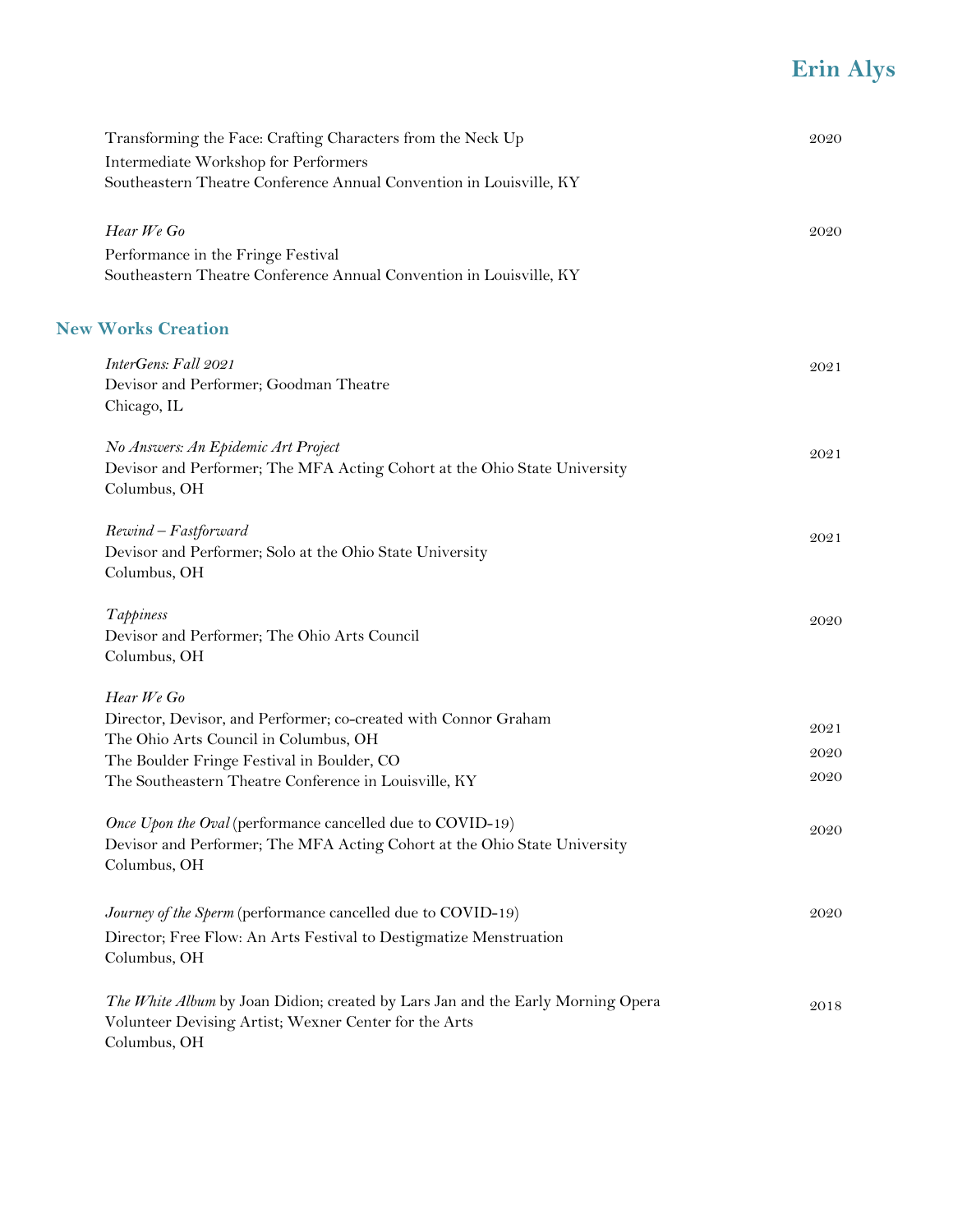### **University Teaching at The Ohio State University**

| Stage Combat: Unarmed and Single Sword<br>500-level Supervised by Professor Jeanine Thompson  | 2021          |
|-----------------------------------------------------------------------------------------------|---------------|
| Introduction to Theater (Online)<br>200-level Supervised by Dr. Karen Mozingo                 | 2021          |
| Advanced Acting: Stanislavsky<br>300-level Supervised by Professor Kevin McClatchy            | 2020          |
| The Craft of Acting<br>200-level Supervised by Professor Kevin McClatchy                      | $2018 - 2020$ |
| Introduction to Theatre (In-Person)<br>200-level Supervised by Assistant Professor Ji Rye Lee | $2019 - 2020$ |

#### **Directed Teaching at The Ohio State University**

| Staging Intimacy                                   | 2021 |
|----------------------------------------------------|------|
| 500-level Supervised by Professor Jeanine Thompson |      |
|                                                    |      |
| Advanced Acting: Stanislavsky                      | 2020 |
| 300-level Supervised by Professor Kevin McClatchy  |      |

| Voice & Movement: Linklater and Laban                             | 2020 |
|-------------------------------------------------------------------|------|
| 300-level Supervised by Professors Jeanine Thompson and Mandy Fox |      |

#### **Professional Studio Teaching**

| Viewpoints at The Chicago Actors Studio       | $2021$ – present |
|-----------------------------------------------|------------------|
| Voice & Movement at The Chicago Actors Studio | $2021$ – present |
| Craft of Acting at The Chicago Actors Studio  | $2021$ – present |

#### **Workshop Teaching**

| Voice and Movement for the Young Performer                | 2022 |
|-----------------------------------------------------------|------|
| After School Teen Program at Centro Romero in Chicago, IL |      |
| 60-minute intensive offered twice                         |      |
|                                                           |      |
| Tools for Teaching Theatre through Zoom                   | 2021 |

Cohort Theatre Company Workshop (online) 90-minute intensive offered once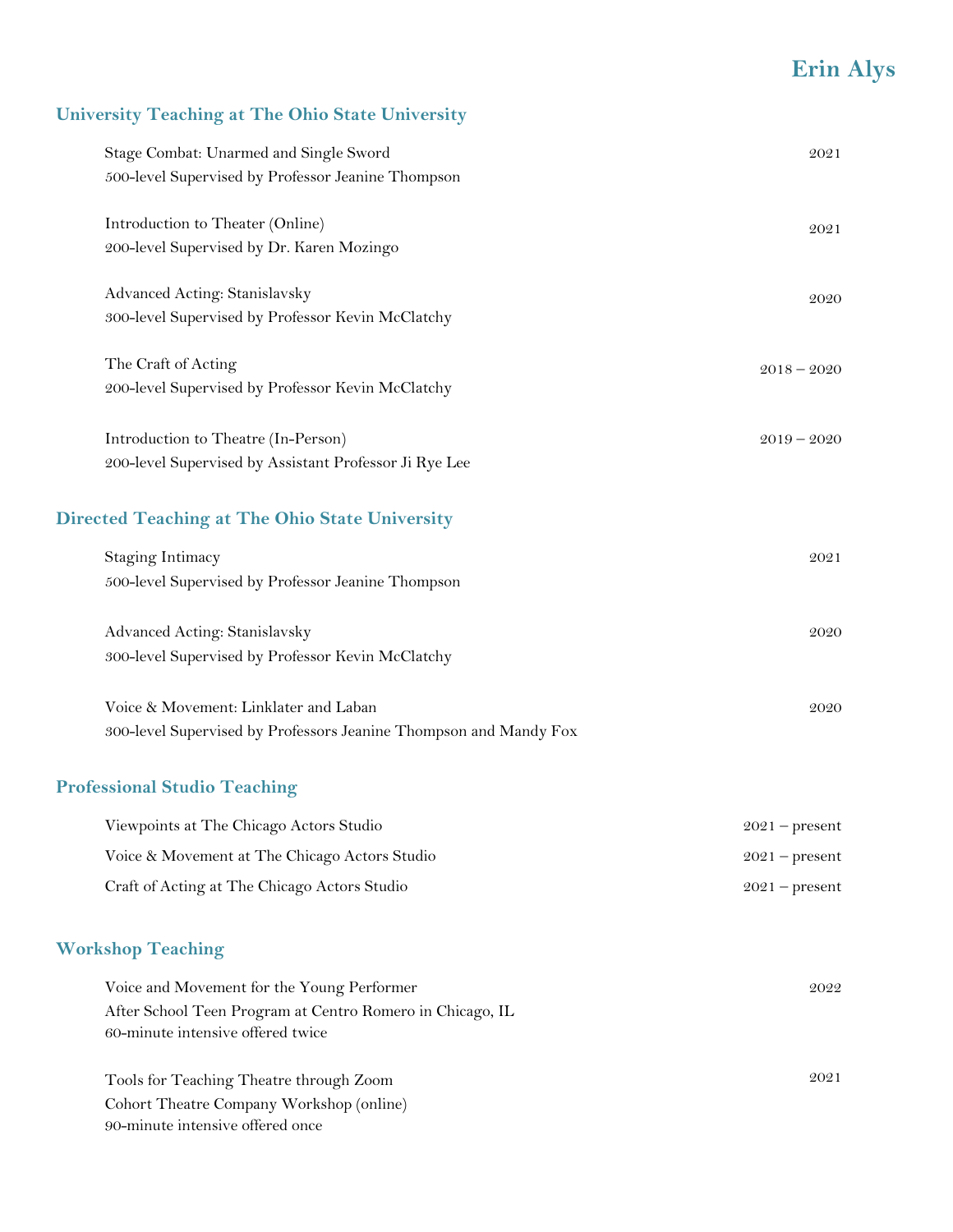| Devising Theatre                                                                 | 2020          |
|----------------------------------------------------------------------------------|---------------|
| Guest Teacher at the University of North Carolina Wilmington (online)            |               |
| 120-minute intensive offered once                                                |               |
| Transforming the Face: Crafting Characters from the Neck Up                      | 2020          |
| Guest Artists for the Ohio State Arts Scholars: Engage the Arts                  |               |
| 55-minute intensive offered to four class sections                               |               |
| Transforming the Face: Crafting Characters from the Neck Up                      | 2020          |
| Cohort Theatre Company Workshop (online)                                         |               |
| 60-minute intensives offered to three class sections                             |               |
| Viewpoints                                                                       | 2020          |
| Cohort Theatre Company Workshop (online)                                         |               |
| 60-minute intensives offered every day for a week                                |               |
| Transforming the Face: Crafting Characters from the Neck Up                      | 2020          |
| Southeastern Theatre Conference                                                  |               |
| 90-minute intensives offered once                                                |               |
| Viewpoints                                                                       | $2018 - 2020$ |
| Drop-In Workshops open to Undergraduates of the Ohio State University            |               |
| 55-minute intensives offered once a week for 14 months                           |               |
| Suzuki                                                                           | $2018 - 2020$ |
| Drop-In Workshops open to Undergraduates of the Ohio State University            |               |
| 55-minute intensives offered once a week for 14 months                           |               |
| <b>Stage Combat and Intimacy Teaching</b>                                        |               |
| Stage Combat: Unarmed and Single Sword                                           | 2021          |
| Undergraduates at the Ohio State University                                      |               |
| 500-level Supervised by Professor Jeanine Thompson                               |               |
| Introduction to Staging Intimacy                                                 | 2020          |
| Undergraduates at the Ohio State University                                      |               |
| 60-minute intensive offered once                                                 |               |
| Introduction to Staging Intimacy (Co-taught with Kylie Logan)                    | 2019          |
| Cast of She Stoops to Conquer at Clark State Community College                   |               |
| 120-minute intensive offered once                                                |               |
| Staging Intimacy (Assistant to Jeanine Thompson)                                 | 2019          |
| Directors, Teachers, Grads and Undergraduates; held at the Ohio State University |               |
| 180-minute intensive offered once                                                |               |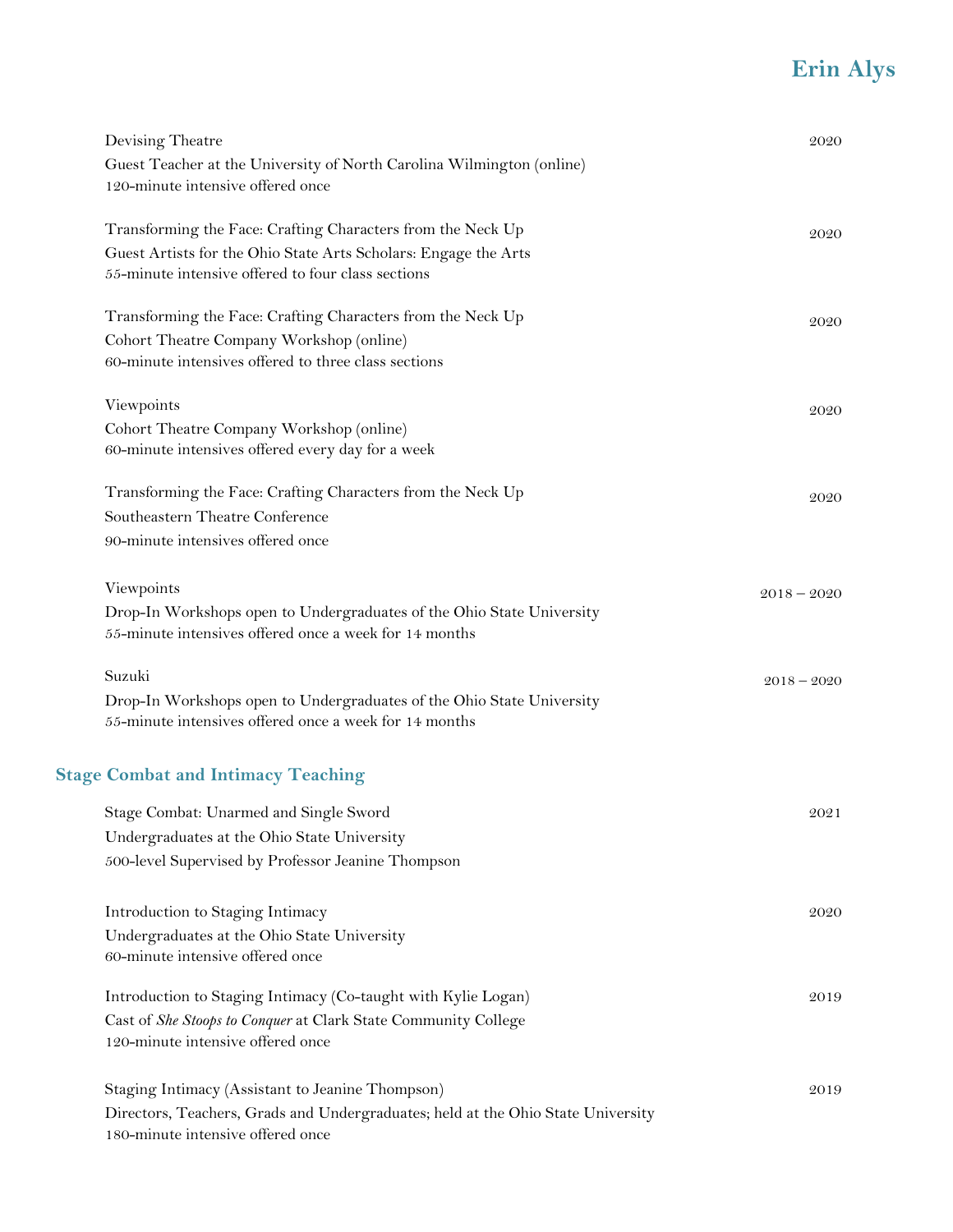### **Fight and Intimacy Directing in Theatre**

| Stage Combat Consultant                                                     | 2021 |
|-----------------------------------------------------------------------------|------|
| A Midsummer Night's Dream by William Shakespeare                            |      |
| University of Mount Union in Alliance, OH                                   |      |
| Intimacy Director, assistant to Jeanine Thompson                            | 2020 |
| A Midsummer Night's Dream by William Shakespeare                            |      |
| Mainstage Production at the Ohio State University                           |      |
| Fight Director for Unarmed                                                  | 2020 |
| A Midsummer Night's Dream by William Shakespeare                            |      |
| Mainstage Production at the Ohio State University                           |      |
| Fight Director for Unarmed and Found Object                                 | 2020 |
| Bonnets: How Ladies of Good Breeding are Induced to Murder by Jen Silverman |      |
| First production in The Big Ten Consortium at the Ohio State University     |      |
| Fight Director for Rapier and Dagger                                        | 2019 |
| Shakespeare's Bloody Deed by Johnrick Hole                                  |      |
| World Premiere at Abbey Theatre of Dublin in Columbus, OH                   |      |
| Fight Director for Unarmed                                                  | 2019 |
|                                                                             |      |
| Her Naked Skin by Rebecca Lenkiewicz                                        |      |
| Mainstage Production at the Ohio State University                           |      |
| <b>Staging Intimacy Professional Development</b>                            |      |
| Race and Choreography with Theatrical Intimacy Education                    | 2021 |
| 120-minute session taught by Kaja Dunn                                      |      |
| Foundations in Race Intimacy and Consent with Theatrical Intimacy Education | 2021 |
| 120-minute session taught by Kaja Dunn                                      |      |
| Foundations of Intimacy: Level One with Intimacy Directors and Coordinators | 2021 |
| 12-hour culmination taught by Sarah Lozoff and Sasha Smith                  |      |
| Working with Underage Performers with Intimacy Directors and Coordinators   | 2021 |
| 90-minute session taught by Adam Noble                                      |      |
| Working with Minors with Theatrical Intimacy Education                      | 2021 |
| 6-hour intensive taught Laura Rikard and Kim Shively                        |      |
| Content Warnings for Theatre with Intimacy Directors & Coordinators         | 2021 |
| 90-minute session taught by Gaby Labotka                                    |      |
| Anatomy or an Apology with Intimacy Directors & Coordinators                | 2021 |
| 90-minute session taught by Charlie Baker                                   |      |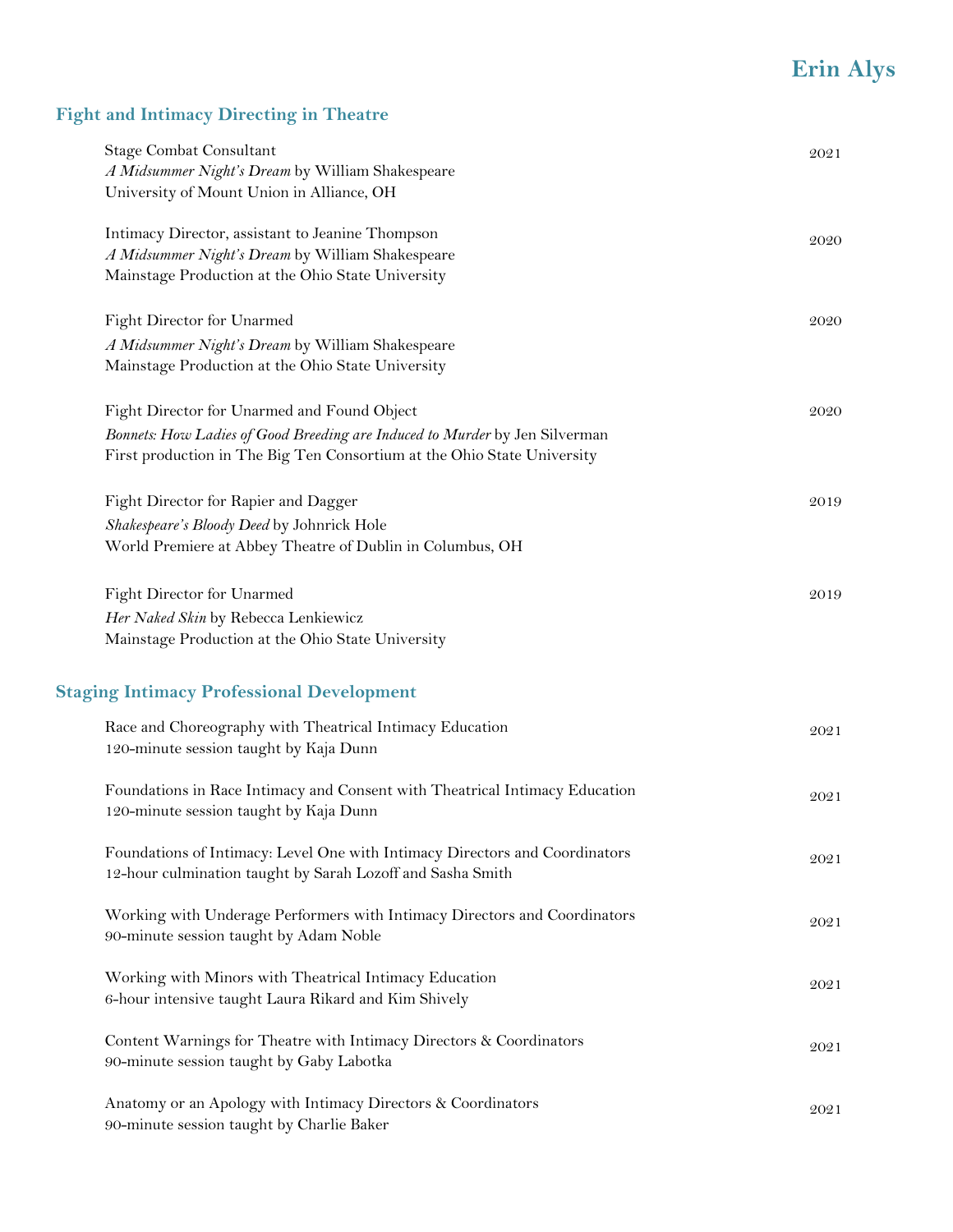| Audience Participation: Cultivating a Culture of Consent with Intimacy Directors & Coordinators<br>90-minute session taught by Colleen Hughes      | 2021          |
|----------------------------------------------------------------------------------------------------------------------------------------------------|---------------|
| What Is Theatrical Intimacy? with Heartland Intimacy Design<br>20-minute session taught by Dr. Kate Busselle                                       | 2021          |
| Intimacy Choreography with Theatrical Intimacy Education<br>6-hour session taught by Chelsea Pace and Laura Rikard                                 | 2020          |
| Best Practices in Staging Intimacy with Theatrical Intimacy Education<br>6-hour session taught by Chelsea Pace and Laura Rikard                    | 2020          |
| <b>Motion Capture</b>                                                                                                                              |               |
| Performer in The Ruby Bridges Project<br>Directed by Victoria Campbell<br>The Ohio State University                                                | $2018 - 2020$ |
| Student in At the Bar by Marcel Marceau<br>Mime & Motion Capture taught by Jeanine Thompson & Vita Berezina-Blackburn<br>The Ohio State University | 2019          |
| <b>Selected Professional Development</b>                                                                                                           |               |
| <b>Puppetry Masterclass</b><br>6-hour intensive taught Nick Lehane                                                                                 | 2022          |
| Making Parades: Experiments in Processional Performance<br>6-hour intensive taught by Clare Dolan, ensemble of Bread and Puppet Theatre            | 2022          |
| Writing and Performing the Two-Minute Play<br>8-week course taught by the Neo-Futurists                                                            | 2022          |
| Neo-Commedia<br>3-week course taught by The Conspirators                                                                                           | 2020          |
| Introduction to Eccentric Performance at The Celebration Barn Theatre<br>8-week course taught by Avner Eisenberg                                   | 2020          |
| Dancing Voice/Singing Body<br>2-hour intensive taught by Meredith Monk                                                                             | 2020          |
| Let's Do the Work: Anti-Racist Training<br>12-hour culmination taught by Jasmine Marks                                                             | 2020          |
| Viewpoints, Suzuki, and Composition<br>30-day intensive taught by Anne Bogart and The SITI Company                                                 | 2019          |
| Moment Work with the Tectonic Theatre Project<br>8-hour intensive taught by Scott Barrow                                                           | 2019          |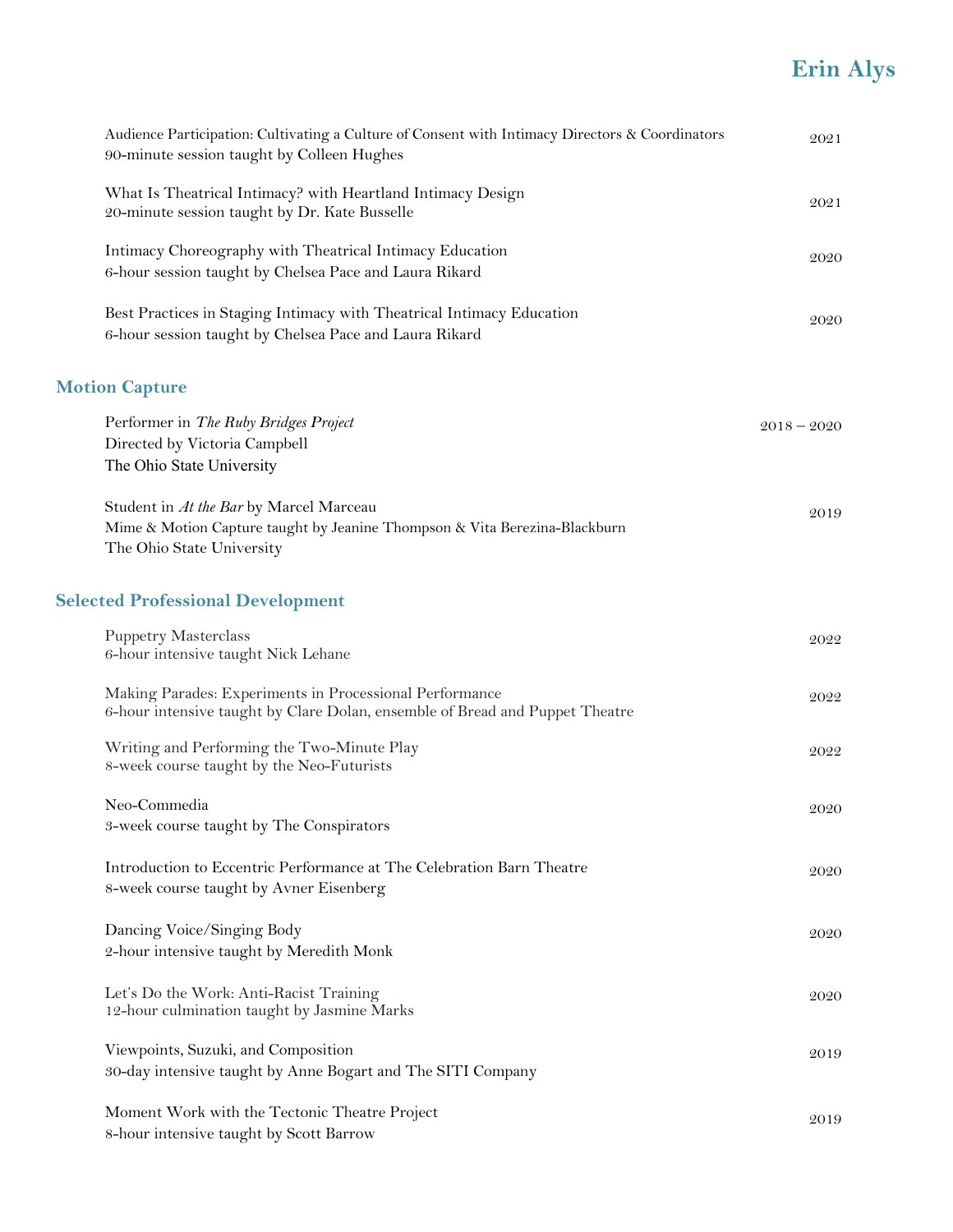## **Directing Theatre**

| The Spice is Strong with This One<br>Bring Your Own Theatre Productions (BYOT)<br>Chicago, IL                                                                      | 2021              |
|--------------------------------------------------------------------------------------------------------------------------------------------------------------------|-------------------|
| <b>Technical Theatre</b>                                                                                                                                           |                   |
| Sound Engineer<br>Guys and Dolls by Frank Loesser<br>SLO Repertory Theatre in San Luis Obispo, CA                                                                  | 2017              |
| Sound Engineer<br>Cabaret by John Kander<br>SLO Repertory Theatre in San Luis Obispo, CA                                                                           | 2016              |
| Properties Master<br>True West by Sam Shepard<br>SLO Repertory Theatre in San Luis Obispo, CA                                                                      | 2016              |
| <b>Selected Service</b>                                                                                                                                            |                   |
| Volunteer<br>Chicago International Puppet Theatre Festival                                                                                                         | 2022              |
| Film Festival Judge<br>Mad Royal Film Society at the Ohio State University                                                                                         | $2019 - 2022$     |
| Vice President<br>The Graduate Theatre Syndicate at the Ohio State University                                                                                      | $2020 - 2021$     |
| MFA Acting Area Representative<br>Department of Theatre at the Ohio State University                                                                               | $2019 - 2020$     |
| <b>National Tours</b>                                                                                                                                              |                   |
| Jurassic World: Live Tour<br>Produced by Feld Entertainment                                                                                                        | (upcoming) $2022$ |
| <b>Select Lead Actor in Traditional Theatre</b><br>*Complete acting resume available upon request                                                                  |                   |
| A Midsummer Night's Dream by William Shakespeare<br>Role of Puck, Directed by Kevin McClatchy<br>Mainstage Production at the Ohio State University in Columbus, OH | 2020              |
| Her Naked Skin by Rebecca Lenkiewicz<br>Role of Eve, Directed by Tom Dugdale<br>Mainstage Production at the Ohio State University in Columbus, OH                  | 2019              |